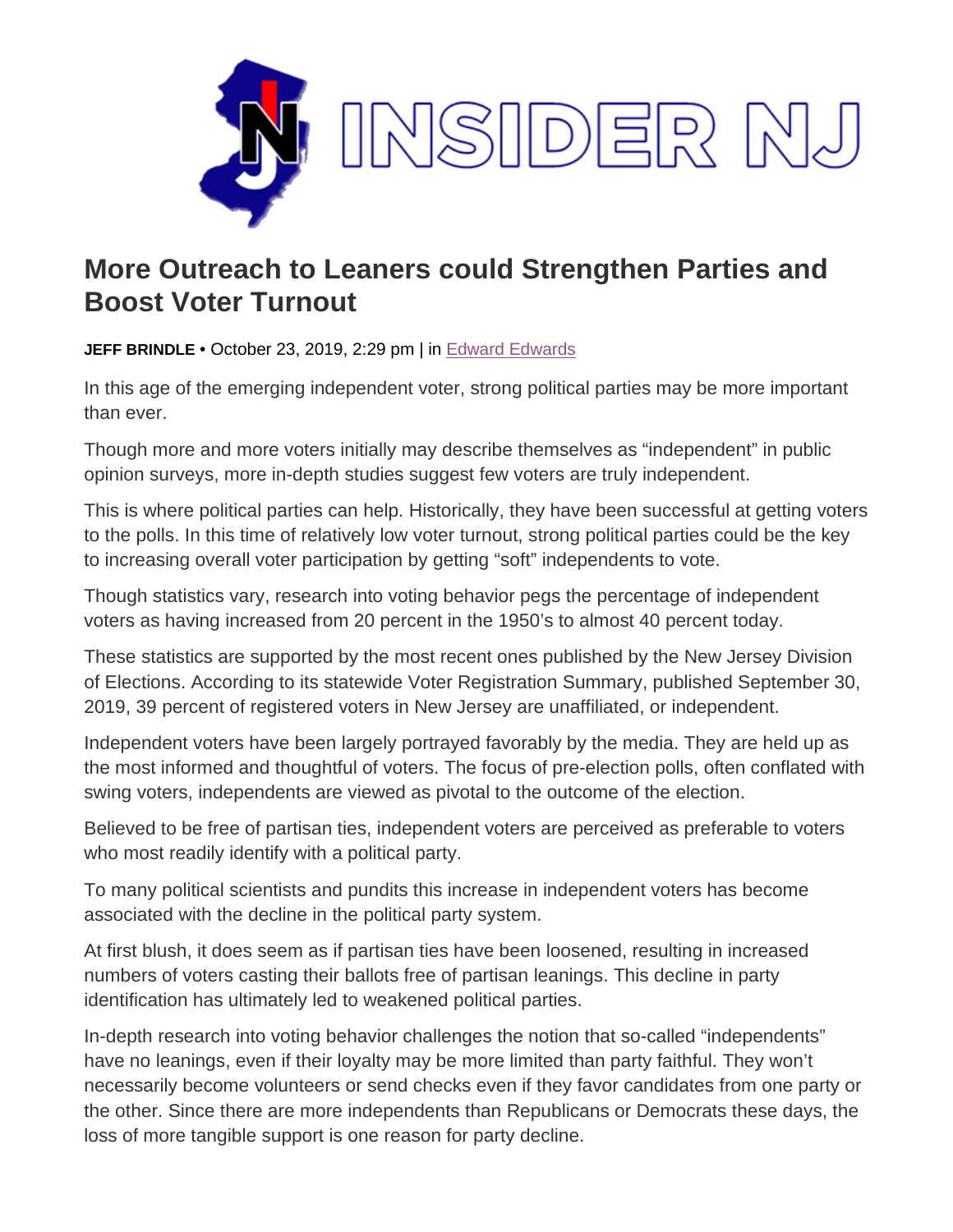Party officials, however, should take heart from recent research that shows the majority of voters, whether they identify as independent or not, nevertheless base their vote on partisan identification. It suggests outreach efforts by parties to independent leaners likely won't be in vain.

The new research builds upon The American Voter, the seminal study of voting behavior.

Jody C. Baumgartner and Peter C. Francia, authors of Conventional Wisdom and American Elections, assert that "While some have challenged the central role of party identification in vote choice, over time research has clearly demonstrated its powerful influence. This partisan identification develops in childhood under the influence of one's parents."

Thus, voting is just as much a learned behavior as any other aspect of the socialization process.

The percentage of voters identifying themselves as independent has grown. The National Election Study (NES), a survey of voters funded by the National Science Foundation in 1977, shows that the number of people responding independent has grown significantly over the years.

However, this percentage is based on responses to the first question asked in the survey "generally speaking, do you usually think of yourself as a Republican, a Democrat, an independent, or what?"

There is a follow-up question, though, which may be more significant in measuring the true extent of independents in the voting population. To those answering independent to the first question the following question is asked: "Do you think of yourself as closer to the Republican or Democratic party?"

According to Baumgartner and Francia "if we examine this group of independents further and include the response to the second question, we see that the percentage of people who claim to be closer to neither party is rather small."

Thus, there may not be as many pure independents as the statistics suggest, but rather an increase in voters who self-identify as independents but are actually independents who lean toward one party or the other.

While the part of the electorate identifying as independents is increasing, the research suggests that these voters lean toward one party or the other. While perhaps not as loyal as declared party members, they are still influenced by political party preferences.

It should be noted as well that these soft independents tend to vote less often than party identifiers. This depresses voter turnout and provides political parties with an opportunity to boost it. More outreach to independent leaners also could help rebuild parties by persuading them to become more active.

Strong political parties, a major function of which is to rally voters to the polls in favor of their candidates, could easily tap into soft independents who lean toward one party or the other.

These efforts would result in greater participation in elections by voters, whether strong partisans or soft independents, and redound to the public good.